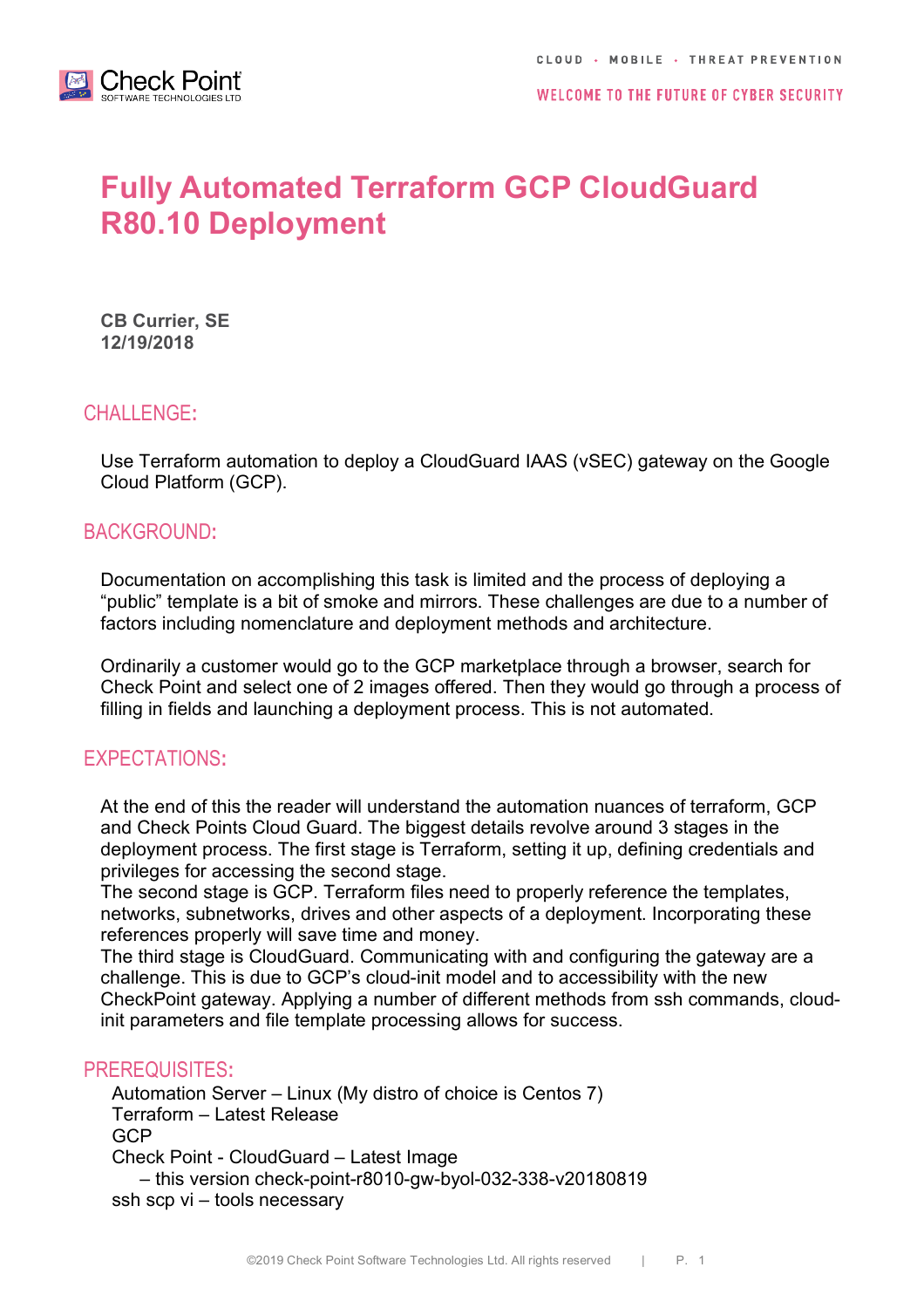## CONFIGURATION**:**

The template (main.tf) will create a gateway with 2 network interfaces. When terraform is completed the gateway will have the FTW (First Time Wizard) run, configuring the instance as a gateway only. The gateway will have sic defined and ready for adding to management and receiving a policy push.

A public IP address will be returned at completion.

## **Settings**:

1. Run ssh-keygen on your automation server, hit enter when asked for a password. A private and a public key will be created.These files should be stored in ~/.ssh/identity and ~/.ssh/identity.pub; newer SSH versions will store them in  $\sim$ /.ssh/id\_rsa and  $\sim$ /.ssh/id\_rsa.pub. Copy your SSH user public identity file (e.g. identity.pub) to cp\_admin\_auth\_key or redefine the value for the variable ssh\_pub\_key\_file located in the file **vars.tf** to point to the local user identity file.

2. Update in **vars.tf** the service account email address to one that has permissions to access GCP APIS.

3. Update the file **terraform-admin.json** with GCP IAM credentials for the email account in #2.

4. Update **export.sh** with credentials information that will be needed by terraform. This then will need to be executed to push the information into the user env. Alternatively copy the export commands with valid credentials and paste in user file **~/.bashrc**. When logging in this data will be part of the user environment.

5. Update the **vars.tf** file with relevant project name and update other fields as desired.

6. Be sure there is ssh access to public GCP addresses as post image deployment requires this.

# **PROCESS:**

1. Run 'terraform init'

- This command sets up the terraform environment and installs add-ons.
- 2. Run 'terraform plan'

- This command reviews all .tf files. The review process examines syntax of all related files and provides exception and debugging information if relevant.

3. If all is good (no errors) - run 'terraform apply' - answer yes

- This command runs the commands defined in the main.tf file. Sometimes additional errors will be returned. These will be the result of account errors, GCP syntax exceptions or missing or incorrect references. Any changes in main.tf after apply is run can be "applied" simply by running 'terraform apply' again. In many instances when dealing with a virtual instance – that instance may be destroyed and recreated.

4. If you need to remove - run 'terraform destroy'.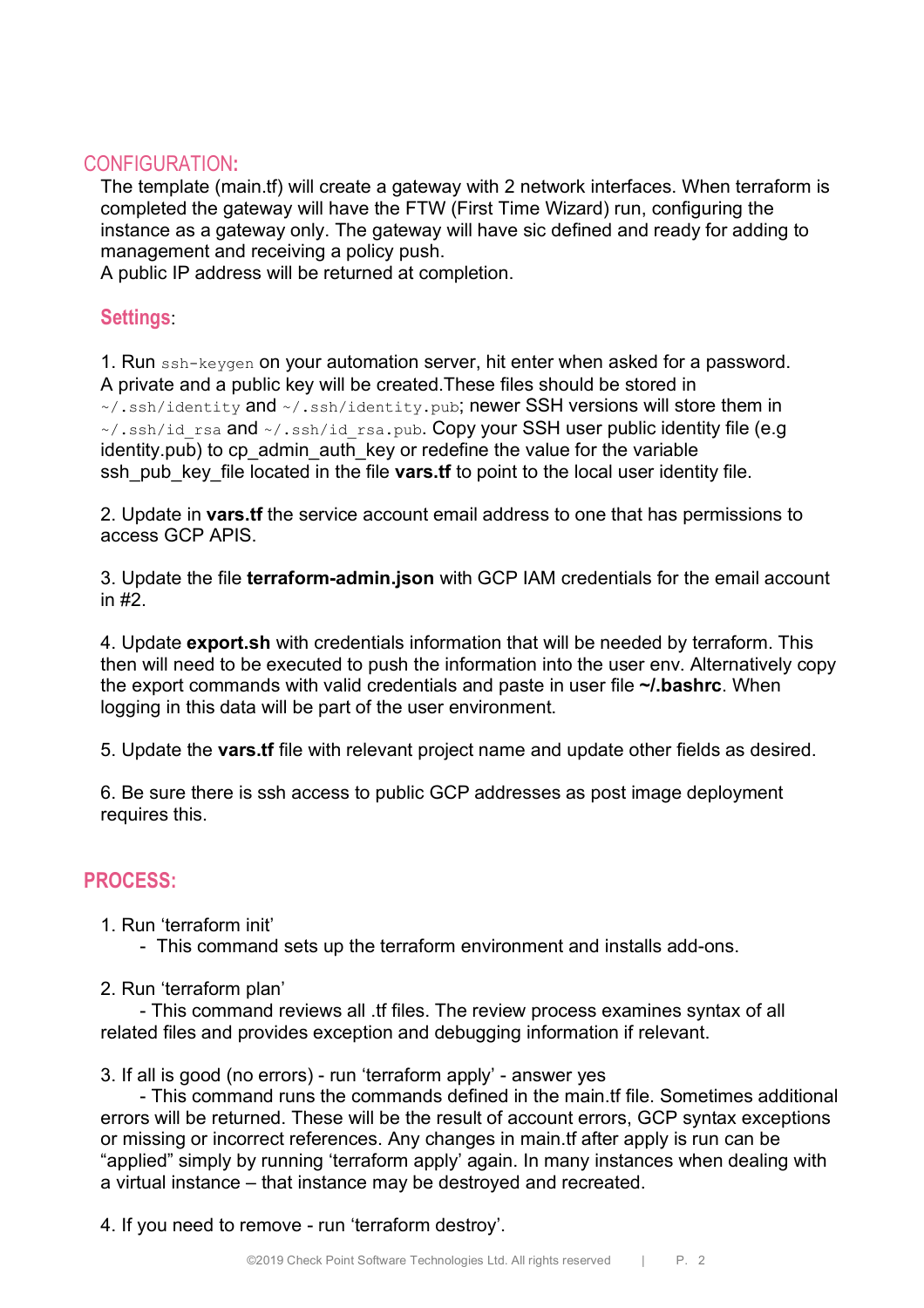- This command will remove all instances and configurations created in the 'apply' command. However changing the main.tf before running 'destroy' may mean an exception if the changed main.tf would have a different result in the apply process.

Once complete the script returns a public IP address of the new gateway. Further scripting might include a Management API call to add the Gateway to management, set sic and install a policy.

# **FILES:**

#### **exports.sh** ---

#!/bin/bash

```
#export TF_VAR_org_id=YOUR_ORG_ID
export TF_VAR_billing_account=000000-000000-00000
export TF_ADMIN=${USER}
export TF_CREDS=terraform-admin.json
```
## **terraform-admin.json**

--- { "type": "service\_account", "project\_id": "check-point-project" "private\_key\_id": "1111111111111111111111111111111111111111", "private\_key": "-----BEGIN PRIVATE KEY-----\xxxxxxxx\n-----END PRIVATE KEY-----\n", "client\_email": "111111111111-compute@developer.gserviceaccount.com", "client\_id": "11111111111111111111111", "auth\_uri": "https://accounts.google.com/o/oauth2/auth", "token\_uri": "https://oauth2.googleapis.com/token", "auth\_provider\_x509\_cert\_url": "https://www.googleapis.com/oauth2/v1/certs", "client\_x509\_cert\_url": "https://www.googleapis.com/robot/v1/metadata/x509/1111111111111compute%40developer.gserviceaccount.com"

}

## **vars.tf**

```
---
variable "project" {
  default = "check-point-project"
}
variable "templName" {
  default = "check-point-r8010-gw-byol"
}
```

```
variable "templVer" {
  default = "032-338-v20180819"
```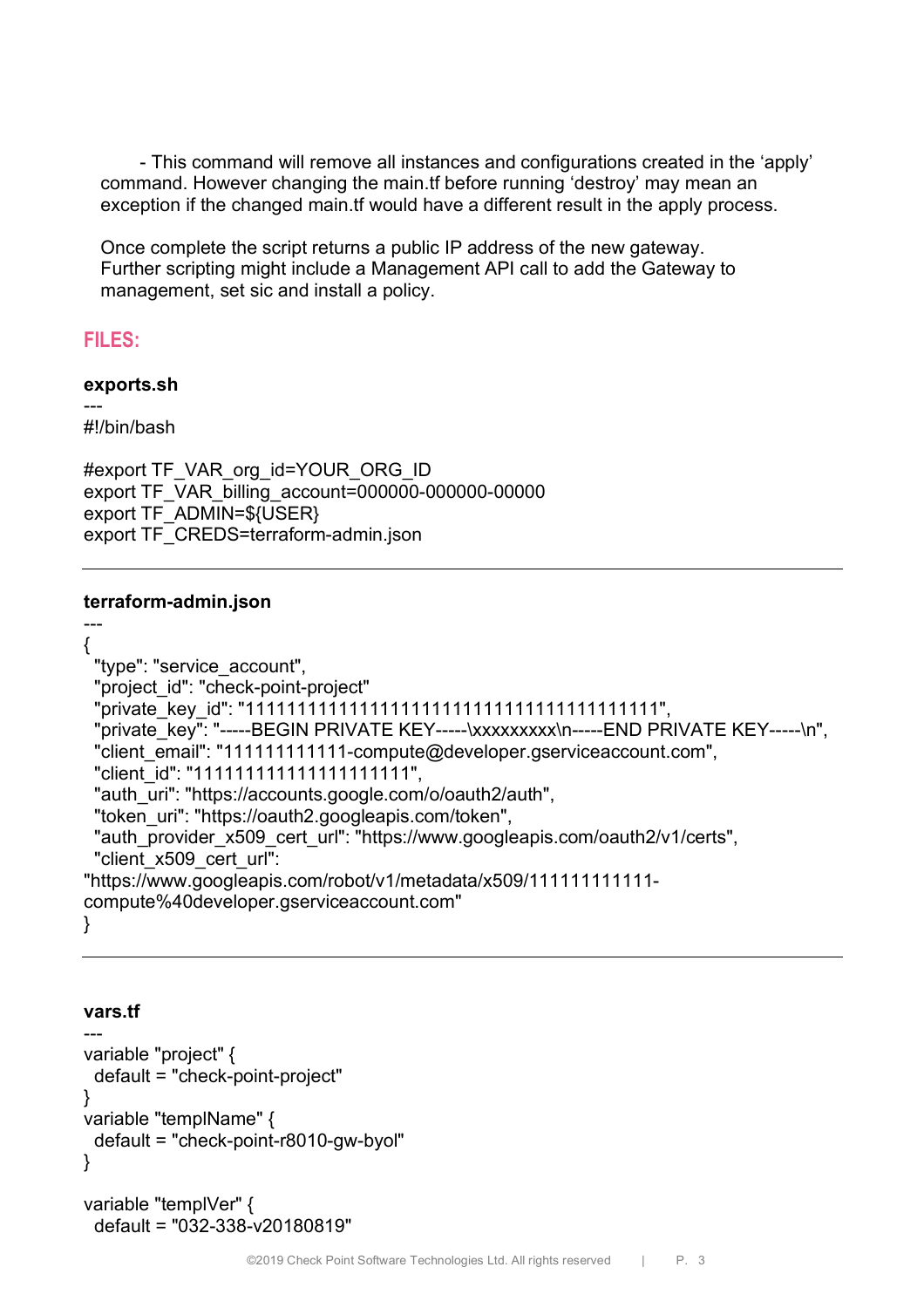```
variable "instPref" {
  default = "gw"
}
variable "Ginstype"{
  type = "map" 
 default = \{ gw = "Gateway only"
   mgmt = "Management only"
   standalone = "Gateway and Management (Standalone)"
   manual = "Manual Configuration"
  }
}
variable "proj_region" {
  default = "us-central1"
}
variable "proj_zone" {
  default = "us-central1-a"
}
variable "machinetype" {
  default = "n1-standard-2"
}
variable "canipfwd" {
 default = true}
variable "gtags" {
  default = ["GATEWAY","UID"]
}
variable "gwname" {
  default = "cpgateway"
}
variable "adminpwd" {
  default = "CPr0ck$1!"
}
variable "ssh_pub_key_file" {
 default = "cp_admin_auth_key"
}
variable "sickey" {
  default = "qwe123"
}
variable "allowupdown" {
 default = true}
variable "eth2_nw" {
  default = "10.10.0.0/24"
}
variable "eth3_nw" {
  default = "10.11.0.0/24"
}
```
}

©2019 Check Point Software Technologies Ltd. All rights reserved | P. 4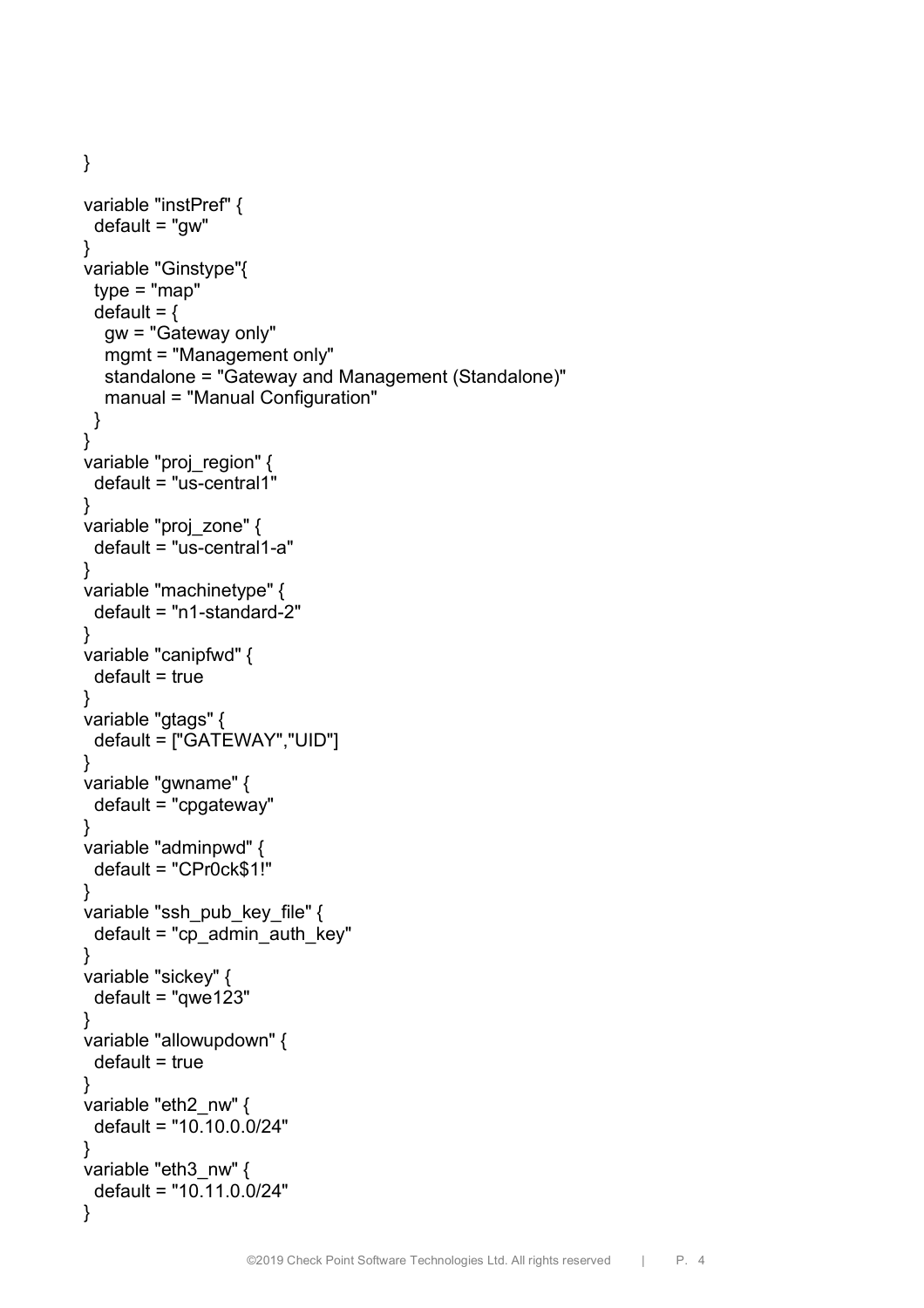```
variable "enablMon" {
  default = false
}
variable "svc_accnt_email" {
  default = "111111111111-compute@developer.gserviceaccount.com"
}
variable "genpasswd" {
  default = false
}
```
#### **config.tpl**

```
---
#!/bin/bash
config_system.orig --config-string 
"hostname=${gwname}&ftw_sic_key=${sickey}&timezone='America/New_York'&install_sec
urity_managment=false&install_mgmt_primary=false&install_security_gw=true&gateway_d
aip=false&install_ppak=true&gateway_cluster_member=false&download_info=true&reboot
if required=true" \ge ftw.output &
```
#### **main.tf**

```
---// Terraform Main file
// v1.0 12/19/2018
// To launch with Terraform on GCP a Check Point R80.10 Cloudguard Instance 
// By CB Currier <ccurrier@checkpoint.com>
```

```
provider "google" {
  credentials = "${file("terraform-admin.json")}"
 project = "$\{var.project\}"
region = "${var.proj_region}"
}
// Create default
resource "google_compute_network" "default" {
name = "default"}
// Create VPC1
resource "google_compute_network" "chkp-vpc1" {
name = "chko-voc1"auto create subnetworks = "false"
}
// Create VPC1-Subnet1
resource "google_compute_subnetwork" "chkp-vpc1-subnet" {
name = "chkp-vpc1-subnet"
ip_cidr_range = "10.0.0.0/24"
network = "${google_compute_network.chkp-vpc1.name}"
```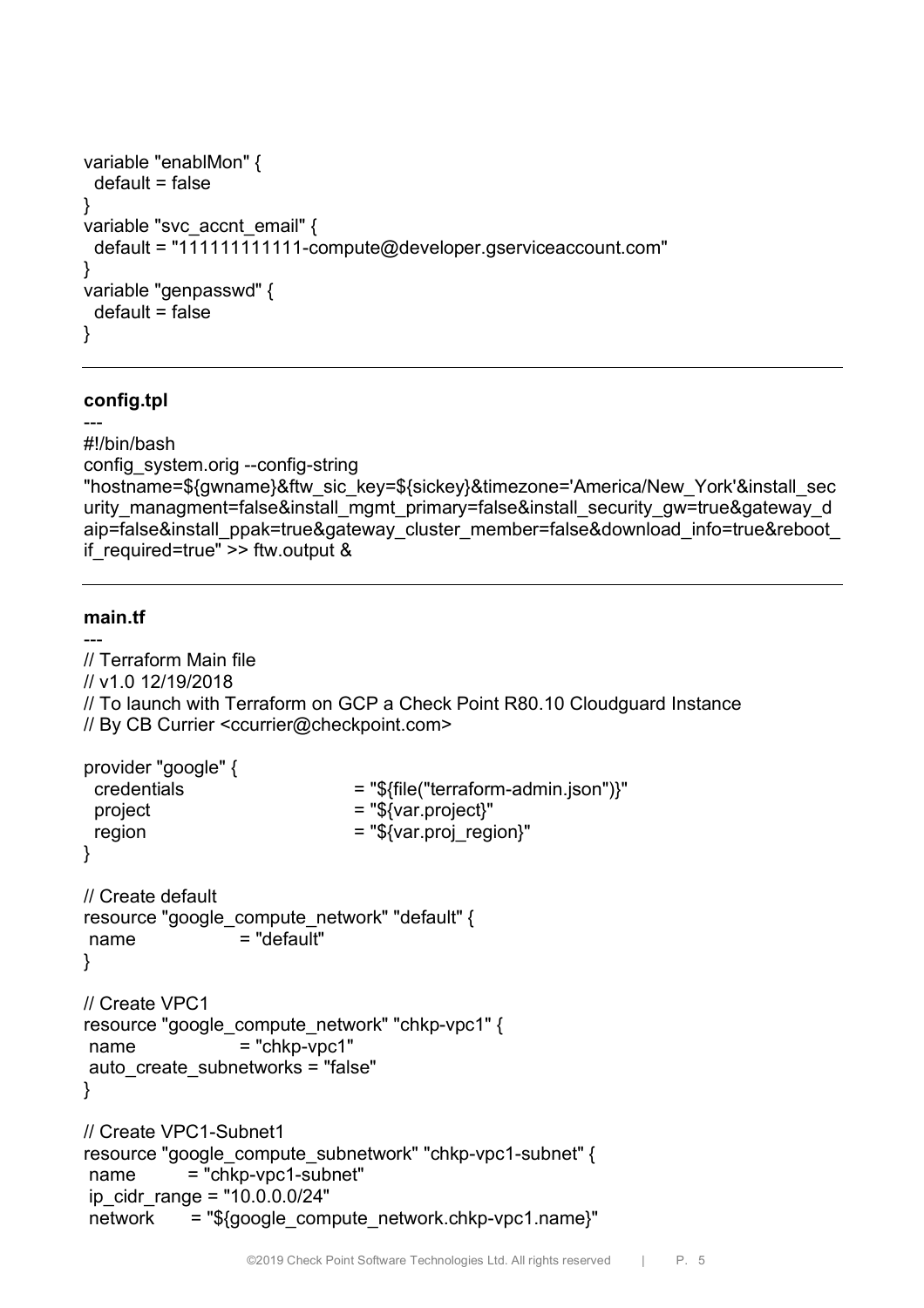```
region = "\sqrt{var.proj region}"}
data "template_file" "config_tpl" {
  template = "${file("${path.cwd}/config.tpl")}"
  vars {
   gwname = "${var.gwname}"
   sickey = "${var.sickey}"
  }
}
data "google_compute_image" "cpgateway" {
  name = "${var.templName}-${var.templVer}"
  project = "checkpoint-public"
}
resource "google_compute_instance" "default" {
 name = "$(var.gwname)" machine_type = "${var.machinetype}"
 zone = "$\{var.proj_Zone\}"can ip forward = "\gamma{var.canipfwd}"
 boot_disk {
  initialize params {
   image = "${data.google_compute_image.cpgateway.self_link}"
   }
  }
 network interface {
   network = "default"
   access_config {
    // Ephemeral IP
   }
  }
 network interface {
   subnetwork = "${google_compute_subnetwork.chkp-vpc1-subnet.self_link}"
  access config = \{\} }
  metadata {
   adminPasswordSourceMetadata = "${var.adminpwd}"
   enable-oslogin = "true"
   sshKeys = "admin:${file(var.ssh_pub_key_file)}"
   additionalNetwork1 = "netw2"
   additionalSubnetwork1 = "net2sub1"
   allowUploadDownload = "${var.genpasswd}"
   cloudguardVersion = "R80.10-GW"
  computed sic kev = "${var.sickev}" config_path = "projects/${var.project}/configs/${var.gwname}-config"
```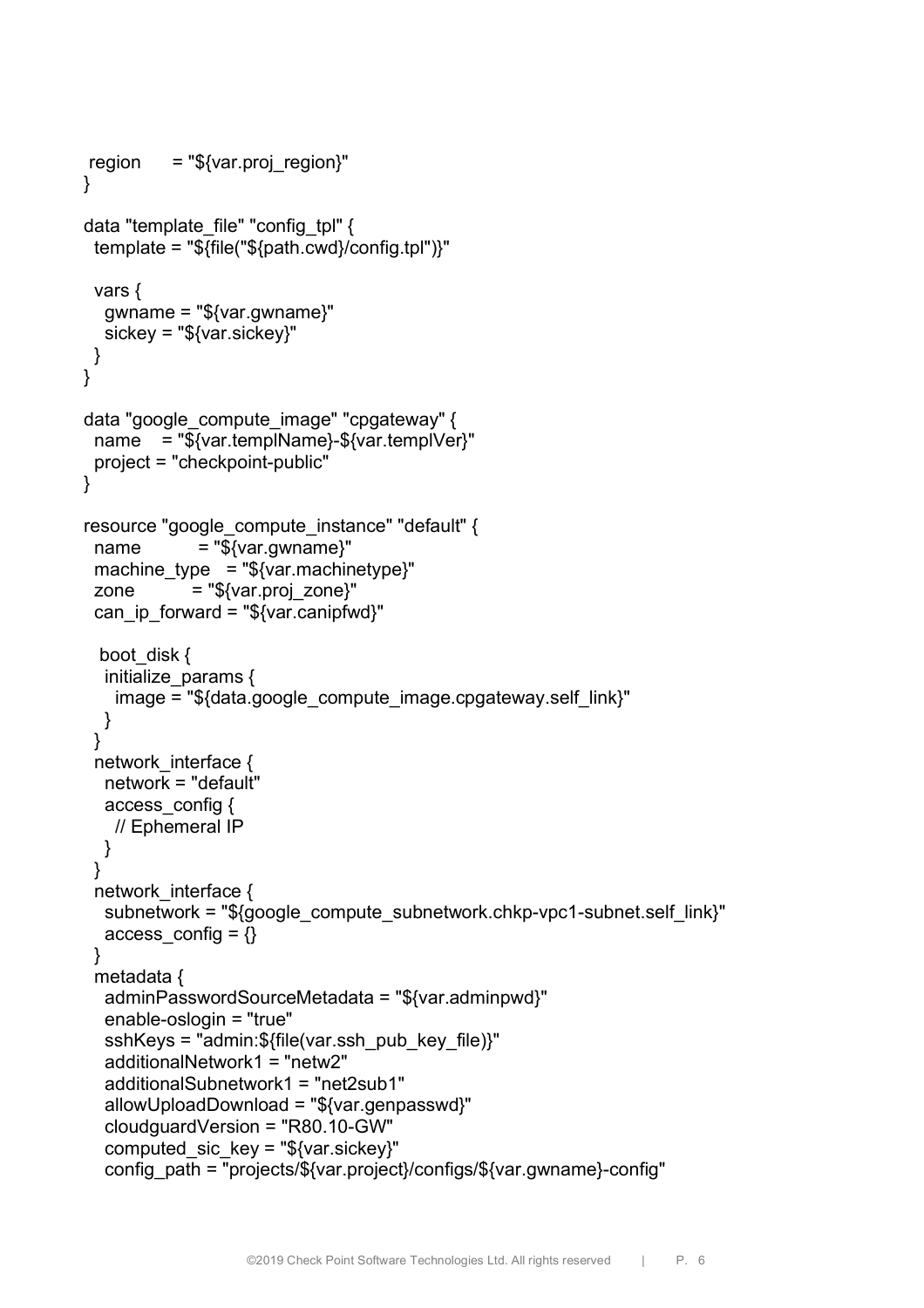config  $url =$ 

"https://runtimeconfig.googleapis.com/v1beta1/projects/\${var.project}/configs/\${var.gwname }-config"

```
deployment config = "\frac{\sqrt{q}}{\sqrt{q}} ar.gwname}-config"
   enableMonitoring = "${var.enablMon}"
   externalIP = "Static"
   externalIP1 = "Static"
   gatewayNetwork = "0.0.0.0/0"
   generatePassword = "${var.genpasswd}"
   hasInternet = "true"
   installationType = "${var.Ginstype["${var.instPref}"]}"
   machineType = "${var.machinetype}"
   managementGUIClientNetwork = "0.0.0.0/0"
   numAdditionalNICs = "1"
   shell = "/etc/cli.sh"
   sicKey = "${var.sickey}"
   templateName = "${var.templName}"
   templateVersion = "${var.templVer}"
 }
// metadata startup script = "${data.template file.gcp tpl.rendered}"
  depends_on = ["google_compute_firewall.test-firewall",
  "google_compute_network.default",
   "google_compute_network.chkp-vpc1",
  ]
 service_account {
  email = "${var.svc_accnt_email}"
   scopes = ["https://www.googleapis.com/auth/cloud-
platform","https://www.googleapis.com/auth/devstorage.read_only","https://www.googleapis
.com/auth/logging.write","https://www.googleapis.com/auth/monitoring.write","https://www.g
oogleapis.com/auth/servicecontrol","https://www.googleapis.com/auth/service.management
.readonly","https://www.googleapis.com/auth/trace.append","https://www.googleapis.com/a
uth/source.full_control", "https://www.googleapis.com/auth/cloudruntimeconfig" ]
  }
  provisioner "local-exec" {
  command = "sleep 120; sshpass -p 'admin' ssh -o StrictHostKeyChecking=no -o 
UserKnownHostsFile=/dev/null 
admin@${google_compute_instance.default.network_interface.0.access_config.0.nat_ip}
'set user admin shell /bin/bash'"
  }
  provisioner "local-exec" {
  command = "sshpass -p 'admin' ssh -o StrictHostKeyChecking=no -o 
UserKnownHostsFile=/dev/null 
admin@${google_compute_instance.default.network_interface.0.access_config.0.nat_ip}
'echo ${data.template_file.config_tpl.rendered} > /home/admin/ftwstart'"
  } 
  provisioner "local-exec" {
   command = "sshpass -p 'admin' ssh -o StrictHostKeyChecking=no -o 
UserKnownHostsFile=/dev/null
```